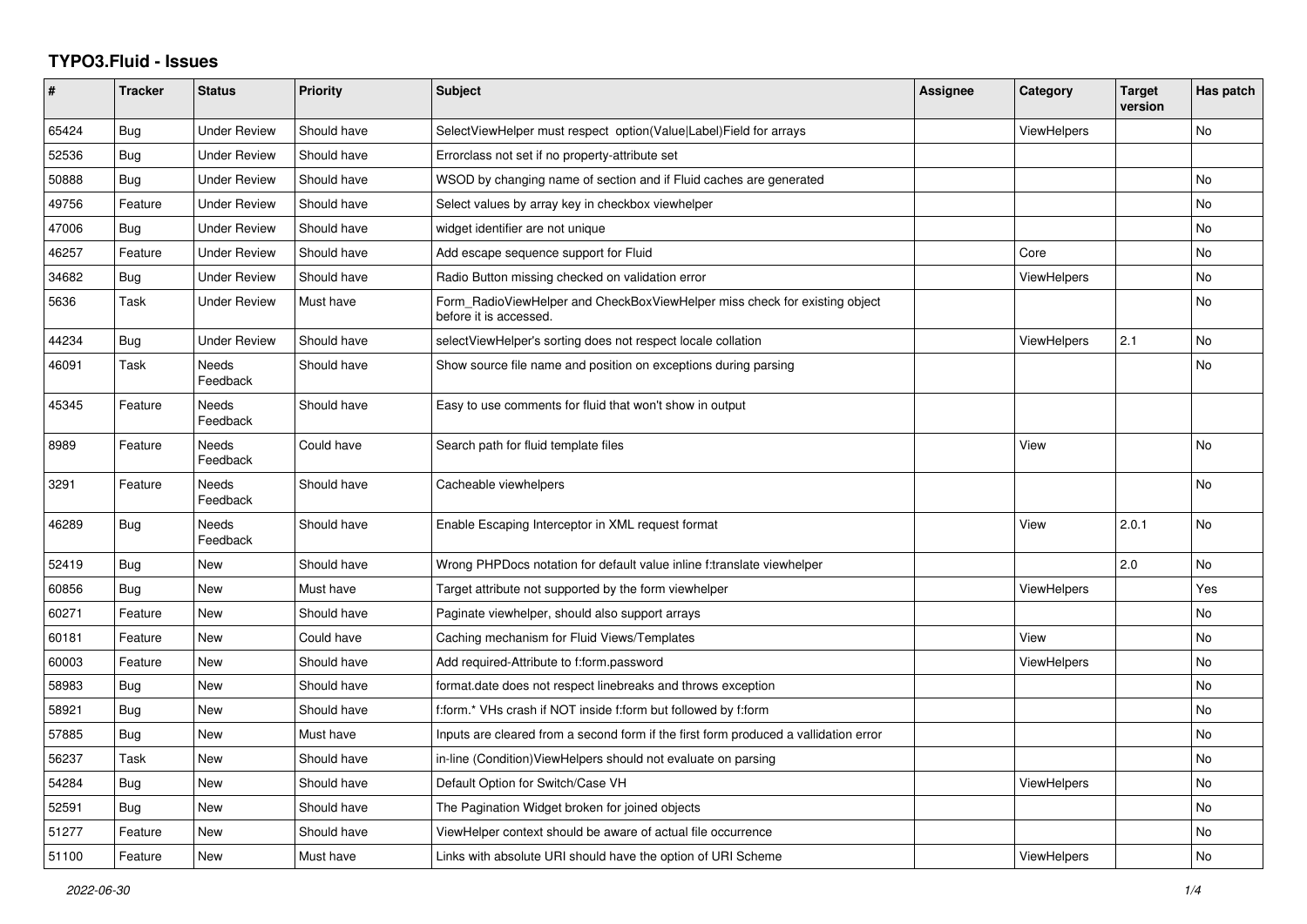| #     | <b>Tracker</b> | <b>Status</b> | <b>Priority</b> | <b>Subject</b>                                                                                              | <b>Assignee</b> | Category    | <b>Target</b><br>version | Has patch |
|-------|----------------|---------------|-----------------|-------------------------------------------------------------------------------------------------------------|-----------------|-------------|--------------------------|-----------|
| 49600 | Bug            | New           | Should have     | f:form tag shown as a HTML on frontend                                                                      |                 | ViewHelpers |                          | <b>No</b> |
| 49038 | Bug            | New           | Must have       | form.select does not select the first item if prependOptionValue is used                                    |                 |             |                          | No        |
| 48355 | Feature        | New           | Could have      | Assign output of viewhelper to template variable for further processing.                                    |                 |             |                          |           |
| 47669 | Task           | <b>New</b>    | Should have     | FormViewHelper does not define the default request method                                                   |                 |             |                          | <b>No</b> |
| 46545 | Feature        | New           | Should have     | Better support for arrays in options of SelectViewHelper                                                    |                 |             |                          | No        |
| 45394 | Task           | <b>New</b>    | Should have     | Forwardport Unit test for standalone view                                                                   |                 | View        |                          | No        |
| 45153 | Feature        | New           | Should have     | f:be.menus.actionMenuItem - Detection of the current select option is insufficient                          |                 |             |                          | No        |
| 43072 | Task           | New           | Should have     | Remove TOKENS for adding templates fallback in Backporter                                                   |                 | View        |                          | No        |
| 43071 | Task           | <b>New</b>    | Should have     | Remove TOKENS for adding fallback teplates in B                                                             |                 |             |                          | No        |
| 42743 | Task           | New           | Should have     | Remove inline style for hidden form fields                                                                  |                 |             |                          | No        |
| 42397 | Feature        | New           | Should have     | Missing viewhelper for general links                                                                        |                 |             |                          | <b>No</b> |
| 40081 | Feature        | New           | Should have     | Allow assigned variables as keys in arrays                                                                  |                 |             |                          | No        |
| 40064 | Bug            | New           | Must have       | Multiselect is not getting persisted                                                                        |                 | ViewHelpers |                          | No        |
| 39990 | Bug            | <b>New</b>    | Should have     | Same form twice in one template: hidden fields for empty values are only rendered<br>once                   |                 | Core        |                          | No        |
| 39936 | Feature        | New           | Should have     | registerTagAttribute should handle default values                                                           |                 | ViewHelpers |                          | No        |
| 38369 | Bug            | New           | Must have       | Resource ViewHelpers should not fall back to request package                                                |                 | View        |                          | No        |
| 38130 | Feature        | New           | Should have     | Checkboxes and multiple select fields should have an assignable default value                               |                 |             |                          | No        |
| 37619 | Bug            | New           | Should have     | Fatal Error when using variable in name attribute of Section ViewHelper                                     |                 | ViewHelpers |                          | <b>No</b> |
| 36655 | Bug            | New           | Should have     | <b>Pagination Links</b>                                                                                     |                 | Widgets     |                          | No        |
| 36559 | Feature        | New           | Could have      | New widget progress bar                                                                                     |                 |             |                          | Yes       |
| 36410 | Feature        | New           | Should have     | Allow templates to send arguments back to layout                                                            |                 | ViewHelpers |                          | <b>No</b> |
| 34309 | Task           | New           | Could have      | Unknown ViewHelpers cause exception - should be handled more graceful                                       |                 | ViewHelpers |                          | No        |
| 33215 | Feature        | <b>New</b>    | Should have     | RFC: Dynamic values in ObjectAccess paths                                                                   |                 |             |                          | No        |
| 32035 | Task           | New           | Should have     | Improve fluid error messages                                                                                |                 | Core        |                          | Yes       |
| 31955 | Feature        | New           | Should have     | f:uri.widget                                                                                                |                 | Widgets     |                          | No        |
| 30937 | Bug            | New           | Should have     | CropViewHelper stringToTruncate can't be supplied so it can't be easily extended                            |                 | ViewHelpers |                          | Yes       |
| 30555 | Feature        | New           | Could have      | Make TagBuilder more extensible                                                                             |                 | Core        |                          | No        |
| 28554 | Bug            | New           | Should have     | (v4) implement feature flag to disable caching                                                              |                 |             |                          | No        |
| 28553 | <b>Bug</b>     | New           | Should have     | improve XHProf test setup                                                                                   |                 |             |                          | No        |
| 28552 | Bug            | New           | Should have     | (v5) write ViewHelper test for compiled run; adjust functional test to do two passes<br>(uncached & cached) |                 |             |                          | No        |
| 28550 | <b>Bug</b>     | New           | Should have     | (v4) make widgets cacheable, i.e. not implement childnodeaccess interface                                   |                 |             |                          | No        |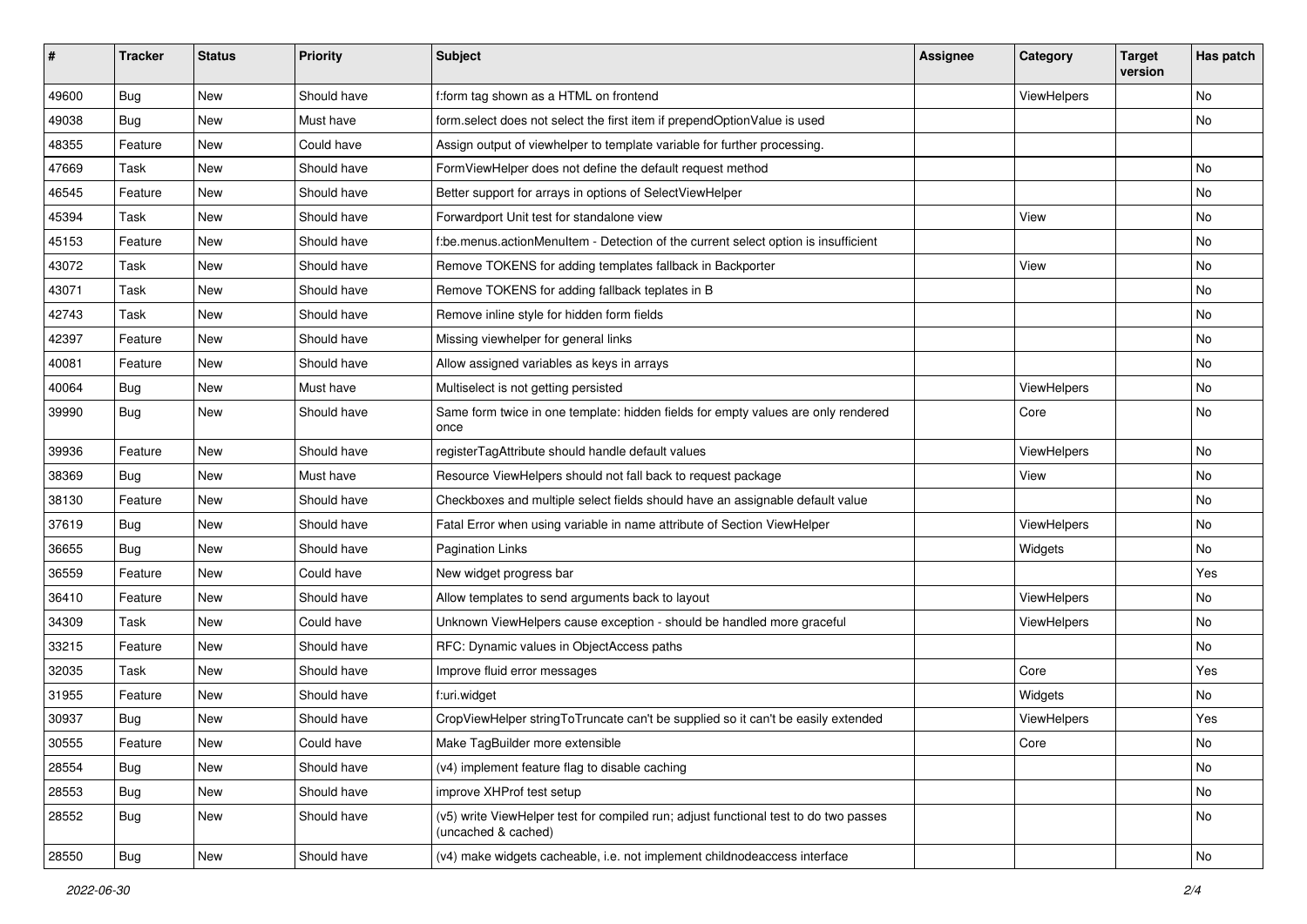| #     | <b>Tracker</b> | <b>Status</b>       | <b>Priority</b>      | Subject                                                                                                | <b>Assignee</b>             | Category           | <b>Target</b><br>version | Has patch |
|-------|----------------|---------------------|----------------------|--------------------------------------------------------------------------------------------------------|-----------------------------|--------------------|--------------------------|-----------|
| 28549 | <b>Bug</b>     | New                 | Should have          | make widgets cacheable, i.e. not implement childnodeaccess interface                                   |                             |                    |                          | <b>No</b> |
| 27607 | Bug            | New                 | Must have            | Make Fluid comparisons work when first element is STRING, second is NULL.                              |                             | Core               |                          | No        |
| 26664 | Task           | New                 | Won't have this time | Clean up Form ViewHelpers                                                                              |                             | ViewHelpers        |                          | No        |
| 26658 | Task           | New                 | Won't have this time | Make Form ViewHelpers consistent                                                                       |                             | ViewHelpers        |                          | <b>No</b> |
| 13045 | Bug            | New                 | Should have          | Entity decode of strings are different between if-conditions and output of variable                    |                             |                    |                          |           |
| 10911 | Task           | New                 | Should have          | Tx_Fluid_ViewHelpers_Form_AbstractFormViewHelper->renderHiddenIdentityField<br>should be more reliable |                             | <b>ViewHelpers</b> |                          | No        |
| 10472 | Feature        | New                 | Could have           | <b>Fluid Standalone distribution</b>                                                                   |                             | Core               |                          | No        |
| 9950  | Task           | New                 | Should have          | Binding to nested arrays impossible for form-elements                                                  |                             | ViewHelpers        |                          |           |
| 9514  | Feature        | New                 | Should have          | Support explicit Array Arguments for ViewHelpers                                                       |                             |                    |                          |           |
| 8648  | Bug            | New                 | Should have          | format.crop ViewHelper should support all features of the crop stdWrap function                        |                             | ViewHelpers        |                          | No        |
| 7608  | Feature        | New                 | Could have           | Configurable shorthand/object accessor delimiters                                                      |                             | Core               |                          | Yes       |
| 4704  | Feature        | New                 | Should have          | Improve parsing exception messages                                                                     |                             | Core               |                          |           |
| 3481  | <b>Bug</b>     | New                 | Should have          | Use ViewHelperVariableContainer in PostParseFacet                                                      |                             | Core               |                          | No        |
| 1907  | Feature        | New                 | Could have           | Default values for view helpers based on context                                                       |                             | Core               |                          |           |
| 45384 | Bug            | New                 | Must have            | Persisted entity object in widget-configuration cannot be deserialized (after reload)                  |                             | Widgets            | 2.0.1                    | No        |
| 62346 | Feature        | <b>New</b>          | Could have           | f:comment should have high precende                                                                    |                             | Core               | 3.x                      | <b>No</b> |
| 51239 | Bug            | <b>Under Review</b> | Must have            | AbstractViewHelper use incorrect method signature for "\$this->systemLogger->log()"                    | Adrian Föder                | Core               |                          | Yes       |
| 54195 | Task           | New                 | Should have          | Rename and move FormViewHelper's errorClass value, currently 'f3-form-error'                           | Adrian Föder                | ViewHelpers        |                          | No        |
| 59057 | Bug            | Under Review        | Must have            | Hidden empty value fields shoud be disabled when related field is disabled                             | <b>Bastian</b><br>Waidelich | <b>ViewHelpers</b> |                          | No        |
| 53806 | Bug            | Under Review        | Should have          | Paginate widget maximumNumberOfLinks rendering wrong number of links                                   | <b>Bastian</b><br>Waidelich | Widgets            |                          | No        |
| 58862 | Bug            | Needs<br>Feedback   | Should have          | FormViewHelper doesn't accept NULL as value for \$arguments                                            | Bastian<br>Waidelich        | ViewHelpers        |                          | Yes       |
| 55008 | <b>Bug</b>     | Under Review        | Should have          | Interceptors should be used in Partials                                                                | Christian Müller            |                    |                          | No        |
| 33628 | Bug            | Needs<br>Feedback   | Must have            | Multicheckboxes (multiselect) for Collections don't work                                               | Christian Müller            | ViewHelpers        |                          | No        |
| 3725  | Feature        | New                 | Could have           | <b>CSS Engine</b>                                                                                      | Christian Müller            | ViewHelpers        |                          | No        |
| 37095 | Feature        | New                 | Should have          | It should be possible to set a different template on a Fluid TemplateView inside an<br>action          | Christopher<br>Hlubek       |                    |                          | No        |
| 43346 | Feature        | <b>Under Review</b> | Should have          | Allow property mapping configuration via template                                                      | Karsten<br>Dambekalns       | ViewHelpers        | 2.1                      | No        |
| 8491  | Task           | Needs<br>Feedback   | Should have          | link.action and uri.action differ in absolute argument                                                 | Karsten<br>Dambekalns       | <b>ViewHelpers</b> |                          | No        |